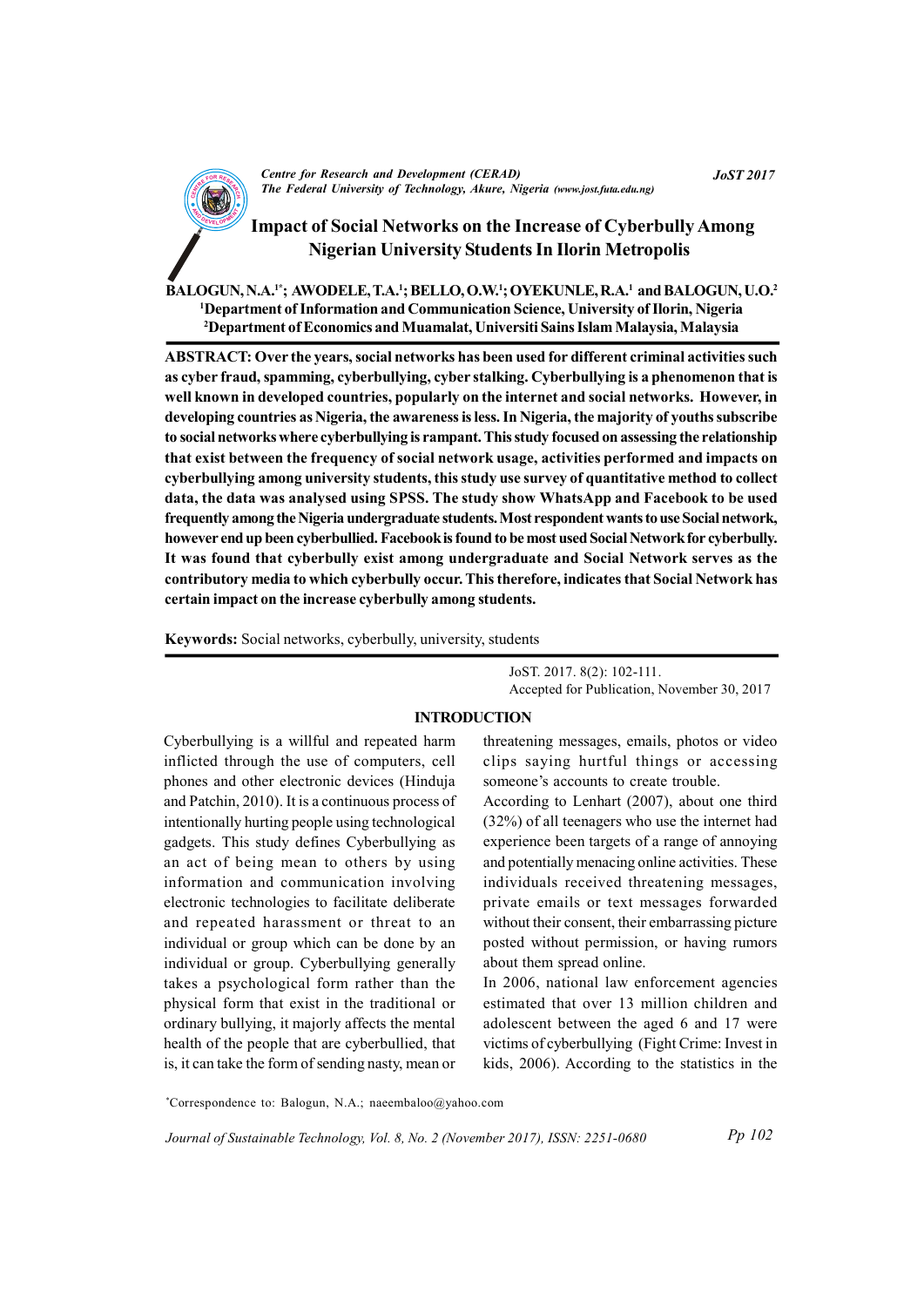report of National Crime Prevention Council (2014), 43% of teens have been victims of cyberbullying in the 2013, 81% of youth said that others cyberbully because they think it's funny, almost 80% of teens affirm not having parental rules about Internet use or found ways around the rules, nearly 30% of teens wanted to seek revenge on those who cyberbullied them and only 11% of teens talked to parents about incidents of cyberbullying.

In Nigeria, Cyberbullying is a growing menace among Internet users, which is generally unknown to most internet users. In 2015, the National Assembly in Nigeria initiate a 'Social Media Bill' which was widely rejected by the populace due to the less knowledge and awareness of cyberbully. Some Nigerians feel it is a way of targeting individuals and a way of silencing the populace from the popular

'freedom of speech' enjoyed. Misuse of social network has become an increasingly pertinent issue in Nigeria among social network users, and popularly regards it as 'freedom of speech.' The cyberspace in now used to carry out different kinds of harassment that are happening before now within the school. However, on the internet there is no supervision whatsoever to control the bully. Nigerian teens with access to wide spread Internet and social network sites get bullied on daily basis without them knowing what they did to instigate it or how to prevent it. This research work uses survey design of qualitative method with 244 students as respondents across Universities within Ilorin metropolis. It focuses on creating awareness about cyberbullying, the role social network activities and usage play on cyberbullying and cause for increase in cyberbully among students.

#### LITERATURE REVIEW

#### The Issue

Social networking sites are ways of connecting with people, making and developing friendships or contacts, socializing with other existing friends' network. Overtime, the use of social networks is been abused and people use them to perpetuate illegal activities such as online fraud, pornography distribution, and cyberbullying. According to Cyberbully Resource Centre (2011), the World is said to be witnessing an increase in the use of social networks, which has also led to increase in the cases of cyberbullying, the most affected people by cyberbullying are adolescents and teens between the ages of 12 and 17 years.

In this modern age, most teenagers have highspeed Internet access, which they use to send instant messages to their friends, share videos online and keep personal profiles on social networks. However, this wide internet access has provided some teenagers with the means of committing crimes, and inflict injury on others. This technology has allowed some teens to take the bullying that thrives in school compounds

onto cyberspace by sharing shameful pictures, information, videos and more. This act of cyberbullying also enables teenagers to bully each other on social networks and over the internet. This study will focus on assessing the role social network has played in the increase of cyberbullying and also ways of preventing cyberbullying in Nigeria. It also focuses on assessing the relationship that exist between social network usage, activities performed on social network and their impact on cyberbullying among university students and students' level of understanding.

## Social Networks

In recent years social networks has become a part of our everyday life, it is an avenue to meet people, grow business contacts, and keep in touch with family and friends. Social networking services refers to the breadth of existing services, the place of existing services within the history of internet technologies and services, and the rapid development of new tools and practices (Fraser, 2008). This definition Look at the speed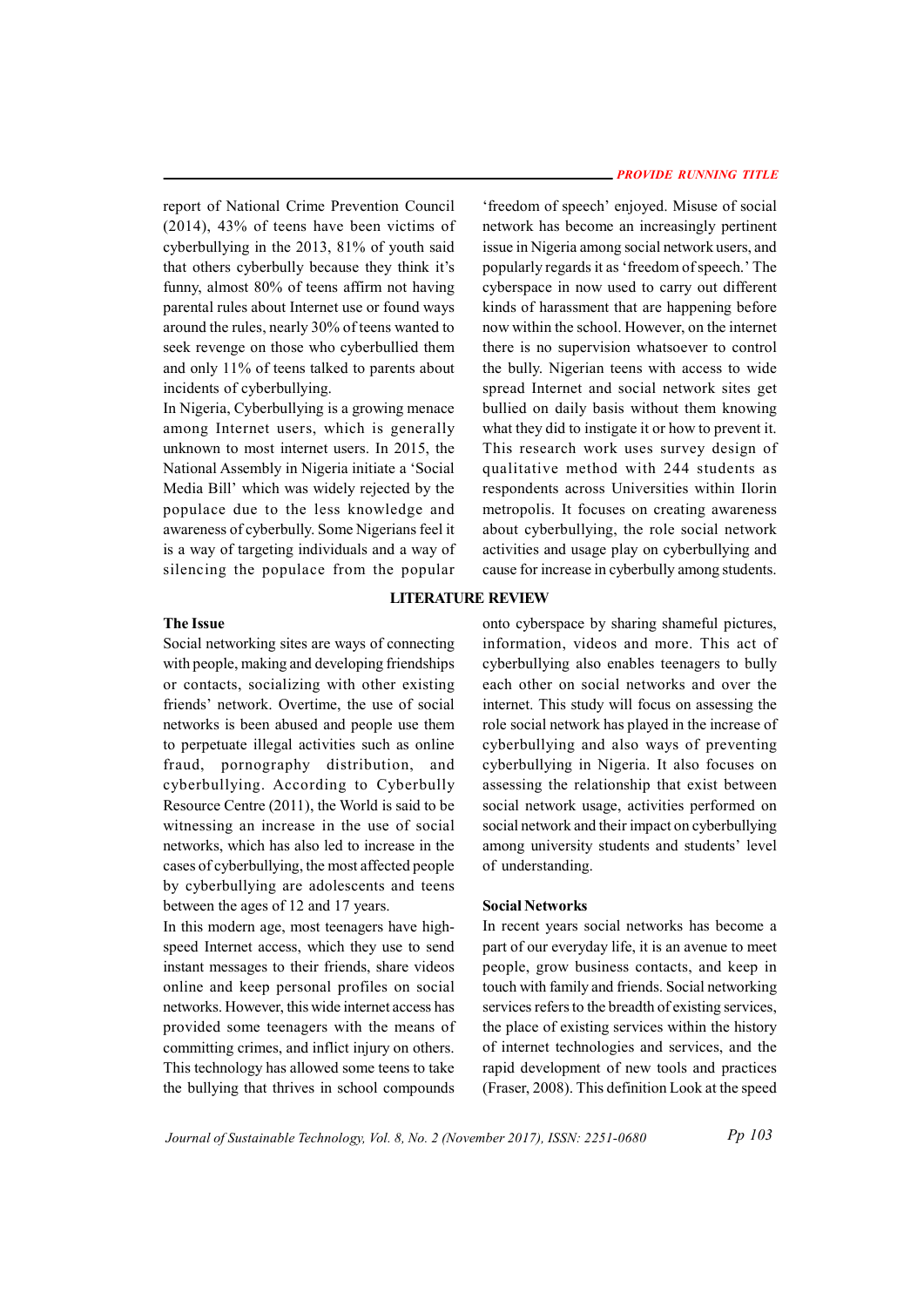with which the online social networking landscape is developing, where it was and where it is.

Boyd and Ellison (2007), "Defined social network sites as web-based services that allow individuals to construct a public or semi-public profile within a bounded system, articulate a list of other users with whom they share a connection, then view and traverse their list of connections and those made by others within the system. The nature and nomenclature of these connections may vary from site to site". It can be through desktop computer or mobilebased device with internet connection designed to facilitate communication, collaboration, and content sharing across networks of contacts. According to Fraser (2008) social networks allows sharing of personnel information and contents posted on profiles and the likes among contacts and other people on the social network. These allow users to manage, build and represent their social networks online, they might also include the profiles of events, companies, and even political parties. They may let you add anyone in the network as your "friend" or contact, or they might ask for all connections to be agreed by both parties. They typically support the public display of networks although they may offer privacy restrictions, or facilitate closed communities. Permissions are a very important feature of most social networking services. They allow members and groups to control who gets access to their profiles, information, connections and spaces, as well as degrees of access. The level of granularity and control varies from service to service, but typically settings allow you to keep your information private. The Director General Information Society and Media of the European Commission states that nowadays, hundreds of millions of Internet users participate in social networks, form communities, produce and consume media content in revolutionary ways.

A social network web site allows a user to create a "profile": set up an account to create a digital representation of themselves, select other members of the site as contacts or connections, communicate and engage with these users and create a social group (Trampedach, 2008).

White (2012) classified social networks into seven major categories. These include social connection among friends and family such as the use of Facebook, Twitter, Google+, MySpace; Media sharing which makes it easy to share video and photography content online such as YouTube, Flicker, Histogram; Professional use to provide opportunities for career-related growth, some of these types of network provide a general forum for professionals to connect, while others are focused on specific occupations or interests such as LinkedIn and Classroom 2.0; Informational communities are social media users who seek answers to everyday problems, for example, Super Green Me, Do-It-Yourself Community; Educational networks are social media sites that many students go in order to collaborate with other students on academic projects, to conduct research for school, or to interact with professors and teachers via blogs and classroom forums. Hobbies been one of the most popular reasons many use the Internet to conduct research on their favourite projects or topics of interest, when people find a website based on their favourite hobby, they discover a whole community of people from around the world who share the same passion for those interests. This is what lies at the heart of what makes social networks work; academic researchers who want to share their research and review results achieved by colleagues may find academicspecific social networking to be quite valuable. A few of the most popular online communities for academics are Academia.edu, google Scholar, users of this academic social network can share their own research, as well as follow research submitted by others.

Journal of Sustainable Technology, Vol. 8, No. 2 (November 2017), ISSN: 2251-0680

Pp 104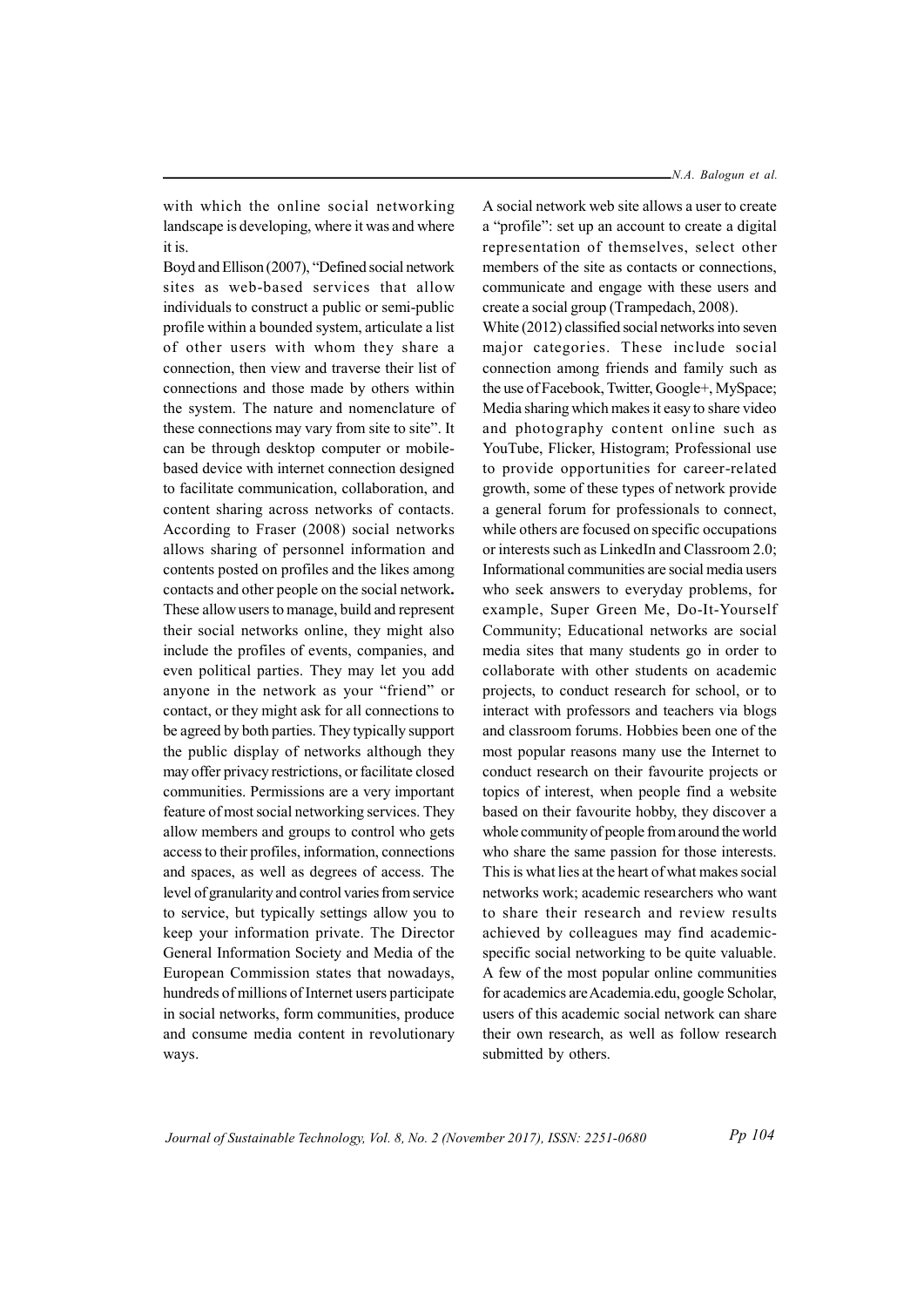### Cyberbully Trend

Cyberbully can be due to lack of awareness on the part of the bully with him or her not knowing the impending danger of cyberbullying or that cyberbullying has the most effect on self-esteem, confidence, mental and emotional well-being. The reason why most cyberbullies adopt this method is they think they will get off scot-free. According to Willard (2007) who defined cyberbullying has being cruel to others by sending or posting injurious substances or engaging in other forms of social cruelty using the internet or other digital technologies. The author described cyberbullying as a form of online social aggression. Also the author discussed the different risks associated with cyberbullying such as sexually related risk, unsafe online communities and dangerous groups. Willlard further classified cyberbullying, as Flaming: online fights through messaging using angry and vulgar language; Harassment: using offensive

#### PROVIDE RUNNING TITLE

and insulting messages; Denigration: sending or posting cruel gossip or rumours of individual to damage reputation or friendships; Impersonation: breaking into someone's account, posing as that person, sending messages to make the person look bad, get that person in trouble or danger, or damage that person's reputation or friendships; Outing and Trickery: sharing someone's secrets or embarrassing information or images online or tricking someone into revealing secrets or embarrassing information. This is then shared online; Exclusion: intentionally excluding someone from an online group; Cyber stalking: sending messages that include threats of harm, fright or highly intimidating; and Cyber threats: Cyber threats are either direct threats or distressing material that raises concerns or provides clues that the person is emotionally upset and may be considering harming someone, harming him or herself, or committing suicide.

### **METHODOLOGY**

The research used survey design of quantitative method. The research design was adopted due to the type and aim of the study, proportionate stratified and purposive sampling was adopted in this study in which questionnaire was used to measure peoples' perception about social media and the impact on the rapid increase of cyberbullying. The study used 244 responses for the study. Statistical Package for Social Sciences (SPSS) 21.0 was used for data analysis.

Descriptive statistics was carried out on the data alongside simple frequency count, the percentage and chi-square was analysed. Data was collected from three (3) universities within the Ilorin Metropolis. Out of two hundred and fifty (250) questionnaires distributed for the study, only two hundred and forty four (244) were dully filled and returned; and were used for the study.

### RESULTS AND DISCUSSION

Over the last decade, the use of social media has increased tremendously to an unpredictable level. As years go by, the use of social media and other interactions with media by adults and children alike, as risen drastically (Lebedz, 2012). Social networking sites such as Facebook, Instagram, and twitter are fast rising in usage, thousands of people on daily basis joins these social networking sites with the notion to meet people and create business connections. Other

social media applications such as WhatsApp are also not left out. Teenagers especially spend most of their time on the internet, youths spend more time with social media than any single other activity besides sleeping. According to Cyberbullying Resource Center (2011) social media is shown to be highly common among 12- 17 year olds, it also shows that 95% of all teens surveyed use the internet on regular basis and 80% of them use social networking sites.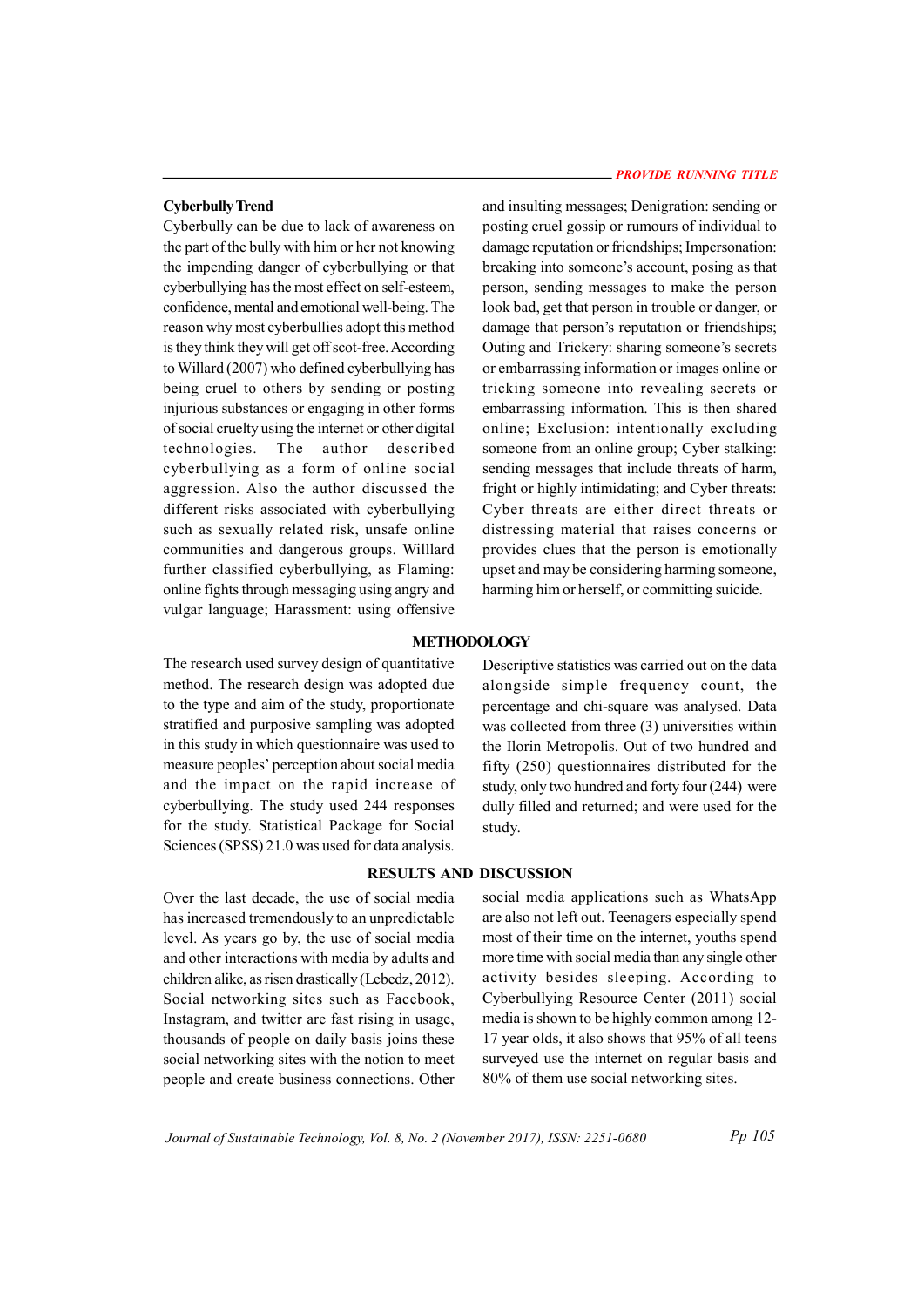Social networking sites or social media has become a broad and major medium for carrying out the act of cyberbullying, also social media's audience is larger than it seems, it gives room for multicast and broadcast messages, hereby giving people unknown to you access to your social network profile.

Facebook has transformed from a public space to a behavioral laboratory (Jayson, 2014). This is due to Social networking sites been open to all sort of people with good and bad intentions, when a profile is created, it is open to contacts, friends or followers which gives room for interaction of all kinds, which can also bring about cyberbullying.

Table 1 shows how frequent respondents use social network. The table revealed that 121 (49.6%) of the respondents always use Facebook, 46 (18.9%) often use Facebook, 41 (16.8%) sometimes use Facebook, 34 (13.9%%) seldom use Facebook while 2 (0.8%) of the respondents never use Facebook. It also revealed that 55 (22.5%) of the respondents always use Twitter, 79 (32.4%) often use Twitter, 47 (19.3%) sometimes use Twitter, 33 (13.5%) seldom use Twitter while 30 (12.3%) of the respondents never use Twitter.

It further revealed that 69 (28.3%) of the respondents always use Instagram, 44 (18%) often use Instagram, 42 (17.2%) sometimes use Instagram, 22 (9%) seldom use Instagram while 67 (27.5%) of the respondents never use Instagram. Similarly, 171 (70.1%) of the respondents always use WhatsApp, 46 (18.9%)

often use WhatsApp, 11 (4.5%) sometimes use WhatsApp, 10 (4.1%) seldom use WhatsApp while 6 (2.5%) of the respondents never use WhatsApp. In the same vain, 38 (15.5%) of the respondents always use 2go, 23 (9.4%) often use 2go, 36 (14.8%) sometimes use 2go, 57 (23.4%) seldom use 2go while 90 (3.9%) of the respondents never use 2go. Finally, the table revealed that 115 (47.1%) of the respondents always use BBM, 61 (25%) often use BBM, 25 (10.2%) sometimes use BBM, 23 (9.4%) seldom use BBM, while 20 (8.2%) of the respondents never use BBM. It can be concluded that WhatsApp is the most used social media among

Table 2 shows various activities engaged on social network. Item 1 revealed that majority 208 (84%) of the respondents used social networks to make new friends while 39 (16%) of the respondents did not. Item 2 revealed that almost all 212 (86.9%) of the respondents used social networks for posting and viewing photos while only 32 (13.1%) of the respondents did not. Item 3 revealed that majority 228 (93.4%) of the respondents used social networks for posting new messages and chatting while minority 16 (6.6%) of the respondents did not. Item 4 revealed that majority 229 (93.9%) of the respondents used social networks to interact with people with common interest while minority 15 (6.1%) of the respondents did not. Item 5 revealed that majority 231 (94.7%) of the respondents used social networks for discussion and interaction with class mates while

all while 2go is the least used.

| Social          | Always $(\% )$ | Often $(\% )$ | Sometimes $(\% )$ | Seldom $(\% )$ | Never $(\% )$ |
|-----------------|----------------|---------------|-------------------|----------------|---------------|
| <b>Network</b>  |                |               |                   |                |               |
| Facebook        | $121(49.6\%)$  | $46(18.9\%)$  | 41 $(16.8\%)$     | 34 (13.9%)     | $2(0.8\%)$    |
| Twitter         | 55 (22.5%)     | 79 (32.4%)    | $47(19.3\%)$      | $33(13.5\%)$   | $30(12.3\%)$  |
| Instagram       | $69(28.3\%)$   | 44 (18%)      | 42 (17.2%)        | 22(9%)         | 67(27.5%)     |
| WhatsApp        | $171(70.1\%)$  | $46(18.9\%)$  | 11 $(4.5\%)$      | $10(4.1\%)$    | $6(2.5\%)$    |
| 2g <sub>0</sub> | 38 (15.5%)     | $23(9.4\%)$   | $36(14.8\%)$      | 57 (23.4%)     | $90(3.9\%)$   |
| <b>BBM</b>      | $115(47.1\%)$  | 61(25%)       | $25(10.2\%)$      | $23(9.4\%)$    | $20(8.2\%)$   |

Table 1: Social Network Frequency of Use

Journal of Sustainable Technology, Vol. 8, No. 2 (November 2017), ISSN: 2251-0680

Pp 106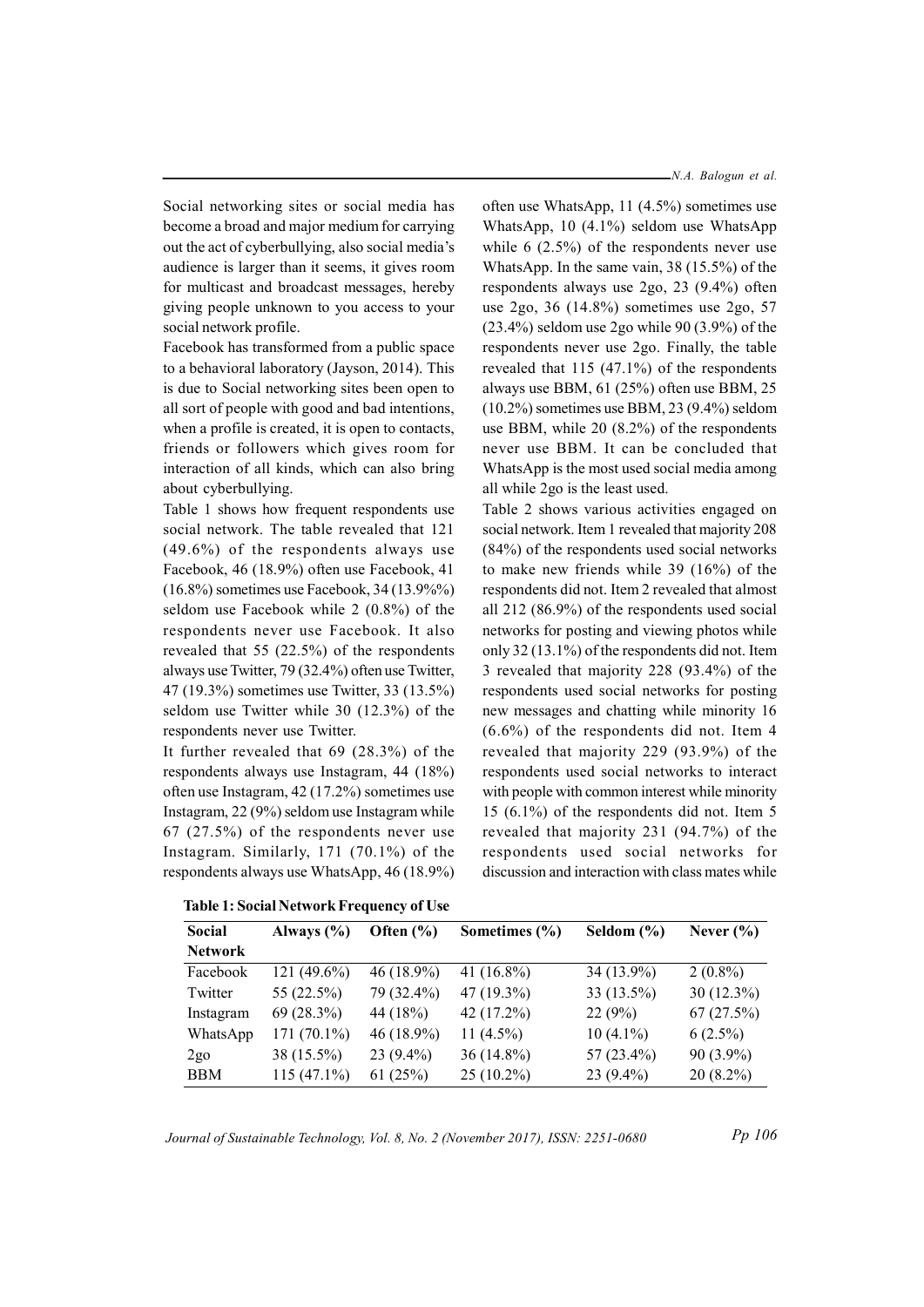| <b>Table 2: Social Network Activities</b> |                                               |             |               |  |  |
|-------------------------------------------|-----------------------------------------------|-------------|---------------|--|--|
| S/N                                       | Item                                          | Yes $(\% )$ | No $(\%$      |  |  |
|                                           | Making new friends                            | 208 (84%)   | 39 $(16%)$    |  |  |
| 2                                         | Posting and viewing photos                    | 212 (86.9%) | $32(13.1\%)$  |  |  |
| 3                                         | Posting new messages and chatting             | 228 (93.4%) | $16(6.6\%)$   |  |  |
| $\overline{4}$                            | Interacting with people with common interest  | 229 (93.9%) | $15(6.1\%)$   |  |  |
| 5                                         | Discussing and interacting with class mates   | 231 (94.7%) | $13(5.3\%)$   |  |  |
| 6                                         | Keeping in touch with family and friends      | 230 (94.3%) | $14(5.7\%)$   |  |  |
| 7                                         | Reading other peoples' profiles or news feeds | 195 (79.9%) | 49 $(20.1\%)$ |  |  |
| 8                                         | Exchanging news through text or videos        | 196 (80.3%) | 48 (19.7%)    |  |  |

minority 13 (5.3%) of the respondents did not. Item 6 revealed that majority 230 (94.3%) of the respondents used social network to keep in touch with families and friends while minority 14 (5.7%) of the respondents did not. Item 7 revealed that majority 195 (79.9%) of the respondents used social networks to read other people's profiles or news feeds while minority 49 (20.1%) of the respondents did not. Item 8 revealed that majority 196 (80.3%) of the respondents used social networks to exchange news through text or videos while minority 48 (19.7%) of the respondents did not.

## Table 3: Have you ever experienced cyberbullying before?

|                | <b>Frequency</b> | Percent | Table 5   |
|----------------|------------------|---------|-----------|
| Yes            | 79               | 32.4    | felt whe  |
| N <sub>0</sub> | 165              | 67.6    | 31 (18.   |
| Total          | 244              | 100.0   | cyberbu   |
| $\sim$         | _ _ _ _          |         | $(12.1\%$ |

Source: Field Survey, 2015.

### Table 4: Sources of Cyberbully

|                  | Frequency | Percent% |            |
|------------------|-----------|----------|------------|
| Classmates       | 40        | 24.2     | Sad        |
| Friends          | 42        | 25.5     | Depressed  |
| Family           | 11        | 6.7      | Angry      |
| <b>Strangers</b> | 72        | 43.6     | Revengeful |
| Total            | 165       | 100.0    | Total      |

Table 3 reveals that majority 165 (67.6%) of the respondents had experienced cyber bullying before while minority 79 (32.4%) of the respondents had not.

Table 4 reveals that 40 (24.2%) of the respondents had been cyberbullied before by their classmates, 42(25.5%) had been cyber bullied before by friends, 11(6.7%) had been cyberbullied before by family, 72 (43.6%) had been cyberbullied before by strangers. This is an indication that majority of the respondents had been cyberbullied before by strangers while minority of the respondents were bullied by their family. This indicates that most cyberbullying are performed by people the cyberbullied victims do not know.

Frequency Percent Table 5 shows how the victims of cyberbullying felt when cyberbullied. The table revealed that 31 (18.8%) of the respondents felt sad when cyberbullied, 98 (59.4%) felt depressed, 20  $(12.1\%)$  felt angry while 16  $(9.7\%)$  of the

|  |  | <b>Table 5: Reaction to Cyberbully</b> |
|--|--|----------------------------------------|
|--|--|----------------------------------------|

| Frequency | Percent% |            | Frequency | Percent |
|-----------|----------|------------|-----------|---------|
| 40        | 24.2     | Sad        |           | 18.8    |
| 42        | 25.5     | Depressed  | 98        | 59.4    |
| 11        | 6.7      | Angry      | 20        | 12.1    |
| 72        | 43.6     | Revengeful | 16        | 9.7     |
| 165       | 100.0    | Total      | 165       | 100.0   |
|           |          |            |           |         |

Source: Field Survey, 2015.

Source: Field Survey, 2015.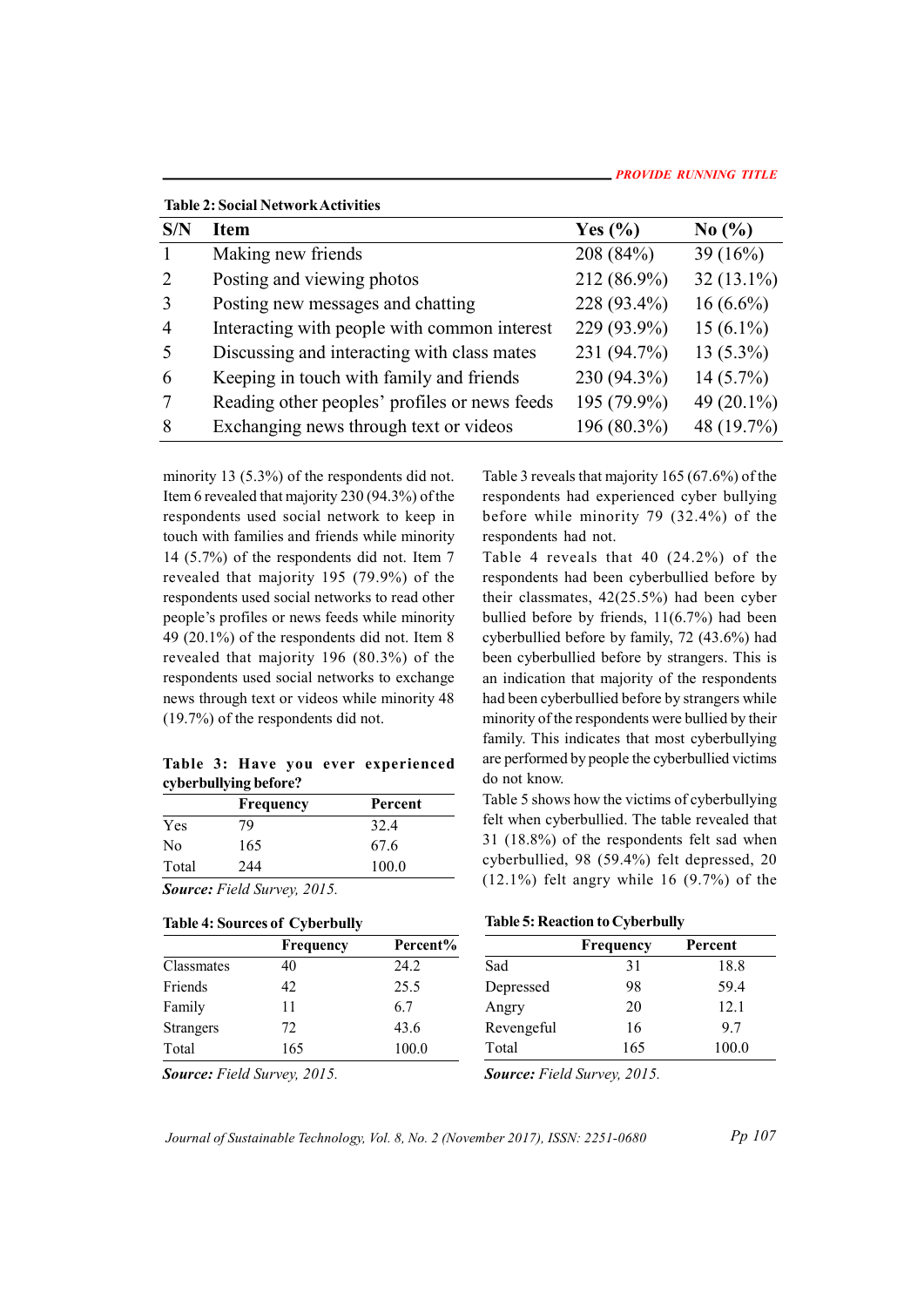respondents felt revenge when cyberbullied. This implies that majority of the respondents felt depressed when cyberbullied while minority felt revengeful.

Table 6 shows the actions taking up by people when cyberbullied. The table revealed that 12 (7.3%) of the respondents reported to their parents when cyberbullied, 18 (10.9%) took a physical fight, 22 (13.3%) reported to appropriate authorities while 28 (17%) of the respondents took revenge by cyberbullying, lastly 85(51.5%) did nothing about it. This implies that majority of the respondents did nothing when cyberbullied while minority of the respondents reported to their parents when cyberbullied.

Table 7 shows relationship between network and cyberbullying. Item 1 reveals that majority 176 (72.1%) of the respondents were of the opinion that social networks controlled cyberbullying by blocking the abuse while minority 68 (27.9%)

Table 6: Action Taken After Cyberbullied

|                                      | <b>Frequency Percent</b> |       |
|--------------------------------------|--------------------------|-------|
| Report to your parents               | 12                       | 7.3   |
| Take a physical fight                | 18                       | 10.9  |
| Report to appropriate<br>authorities | 22                       | 13.3  |
| Revenge by cyberbullying             | 28                       | 17    |
| Did Nothing                          | 85                       | 51.5  |
| Total                                | 165                      | 100.0 |

Source: Field Survey, 2015.

N.A. Balogun et al.

of the respondents did not opine that. Item 2 reveals that majority 62.7% of the respondents were of the opinion that social networks have controlled cyberbullying by reporting the abuse while minority 37.3% of the respondents objected. Item 3 reveals that majority185 (75.4%) of the respondents had once blocked someone on a social networks before due to cyberbully, while 60 (24.6%) of the respondents had never blocked someone on a social networks.

Item 4 reveals that majority130 (53.3%) of the respondents had never reported abuse on a social networks and 114 (46.7%) of the respondents had reported abuse on social networks. Item 5 reveals that 155 (63.5%) of the respondents had removed or deleted a cyberbully (person) from their contact list while 89 (36.5%) of the respondents had never removed or deleted a cyberbully (person) from their contact list.

Frequency Percent while minority 71 (29.1%) of the respondents had Report to your parents  $12 \overline{7.3}$  ever cyberbullied somebody. This also show that Take a physical fight 18 10.9 majority 206 (84.4%) of the respondents were of authorities 22 13.3 the person involved did not remove or delete 17 them while minority 38 (15.6%) of the respondents 51.5 objected, majority 151 (61.9%) of the respondents Total 165 100.0 had never been cyberbullied on a social Table 8 revealed that majority 173 (70.9%) of the respondents had never cyberbullied somebody the opinion that when they cyberbullied others, networking site while 93 (38.1%) of the respondents experienced been cyberbullied on a social networking site.

| S/N | <b>Items</b>                                                                | Yes           | No            |
|-----|-----------------------------------------------------------------------------|---------------|---------------|
|     | Do you think social networks have controlled cyberbullying by $176(72.1\%)$ |               | 68 (27.9%)    |
|     | blocking?                                                                   |               |               |
|     | Do you think social networks have controlled cyberbullying by $153(62.7%)$  |               | 91 (37.3%)    |
|     | reporting abuse?                                                            |               |               |
| 3   | Have you ever blocked someone on social networks before?                    | $184(75.4\%)$ | $60(24.6\%)$  |
| 4   | Have you ever reported abuse on social networks before?                     | 114(46.7%)    | $130(53.3\%)$ |
|     | Have you removed or deleted a cyberbully (person) from your                 | $155(63.5\%)$ | 89 (36.5%)    |
|     | contact list?                                                               |               |               |
|     |                                                                             |               |               |

Source: Field Survey, 2015.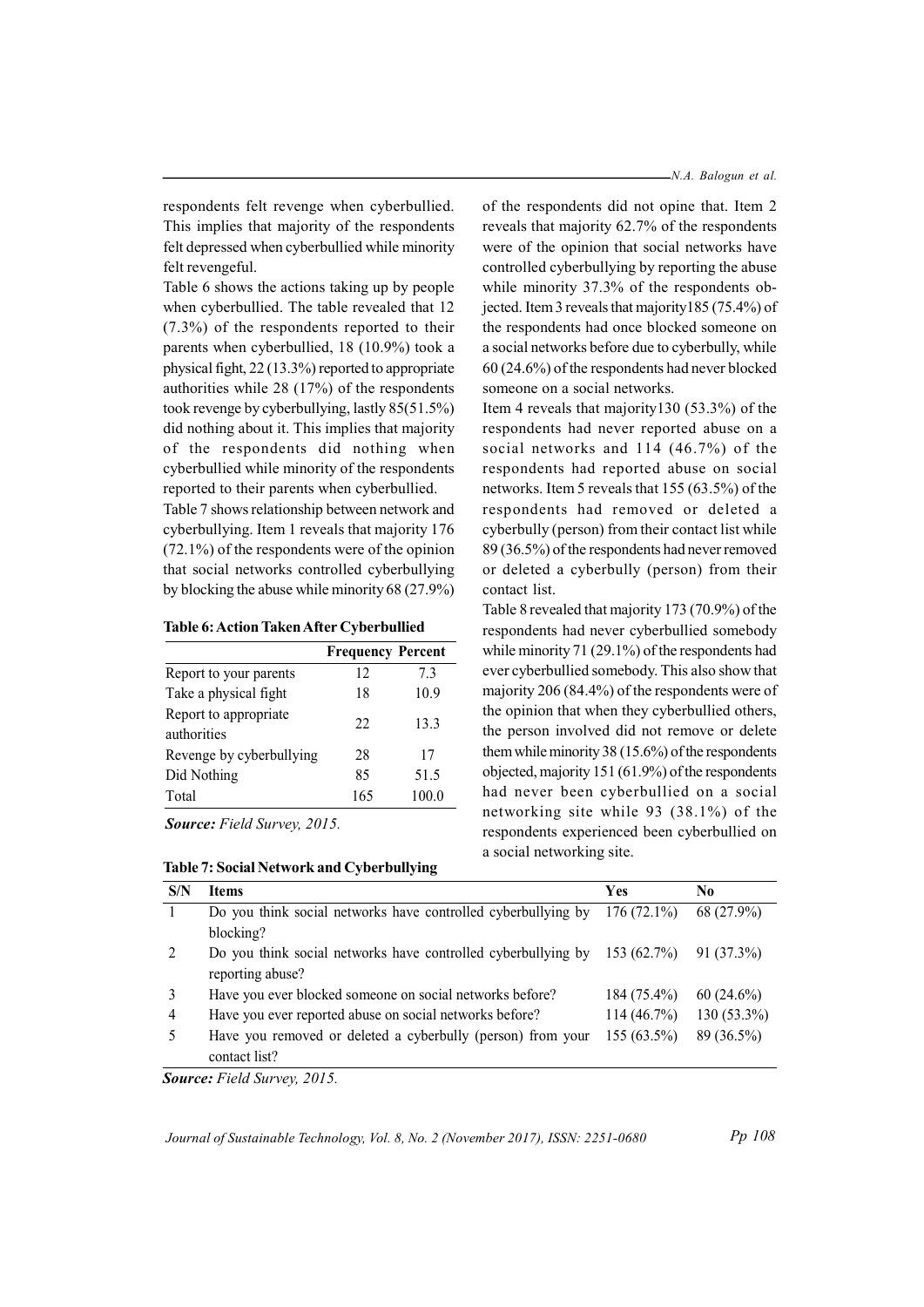Table 8: Cyberbullying questions

| S/N            | <b>Ouestions</b>                             |     | <b>Frequency</b> | Percentage |
|----------------|----------------------------------------------|-----|------------------|------------|
| Q <sub>1</sub> | Have you ever cyberbullied anybody           | No  | 173              | 70.9       |
|                |                                              | Yes | 71               | 29.1       |
| Q <sub>2</sub> | If Q1 is yes, did the person delete you      | No. | 206              | 84.4       |
|                |                                              | Yes | 38               | 15.6       |
| Q <sub>3</sub> | Did you feel bad for cyberbullying others    | No. | 213              | 87.3       |
|                |                                              | Yes | 31               | 12.7       |
| O4             | Have you been cyberbullied on Social Network | No. | 151              | 61.9       |
|                |                                              | Yes | 93               | 38.1       |

Source: Field Survey, 2015.

Table 9: What form of bullying was it?

|                                                             | Frequency | Percent |
|-------------------------------------------------------------|-----------|---------|
| Posting shameful pictures of you on timelines or<br>profile | 18        | 19.4    |
| Laughing at you in a group                                  | 51        | 54.8    |
| Writing offensive comments on your post or pictures         | 24        | 25.8    |
| Total                                                       | 93        | 100.0   |

Source: Field Survey, 2015.

Table 9 showed the form of bullying experienced by people. The table revealed that 18(19.4%) of the respondents experienced bullying by Posting shameful pictures of them on their timelines or profile, 51 (54.8%) of the respondents experienced bullying by them getting 'laughed at' in a group, 24 (25.8%) of the respondents experienced cyberbullying by the bullies writing offensive comments on their posts or picture. This is an indication that majority of the respondents experienced bullying by them getting 'laughed at' in a group, some respondents experienced bullying by 'posting shameful pictures' of them on their timelines or profile. According to the this

research getting 'laughed at' in a group is the most popular form of cyberbullying and Table 10 indicate that Facebook is the most used to cyberbully, with 58.1% response, this might be due to been the widest used social network.

| Table 10: Frequency of the social networks with |  |  |
|-------------------------------------------------|--|--|
| cyberbullying                                   |  |  |

|               | Frequency | Percent |
|---------------|-----------|---------|
| Facebook      | 54        | 58.1    |
| WhatsApp      | 20        | 21.5    |
|               | 10        | 10.8    |
| 2go<br>Others | 9         | 9.6     |
| Total         | 93        | 100.0   |

Source: Field Survey, 2015.

## **CONCLUSION**

The study shows the frequent use of WhatsApp and Facebook among the Nigeria undergraduate students. Even though, most respondent who use Social network, want to keep in touch with family and friends, many end up been cyberbullied. The study shows Facebook as the most used Social Network for

cyberbully. It was found that cyberbully does exist among the undergraduate and the use of Social Network been the contributory media to which cyberbully occur. This therefore, indicates that Social Network has certain impact on the increase cyberbully among students. This simply means that access of undergraduate students

Journal of Sustainable Technology, Vol. 8, No. 2 (November 2017), ISSN: 2251-0680

Pp 109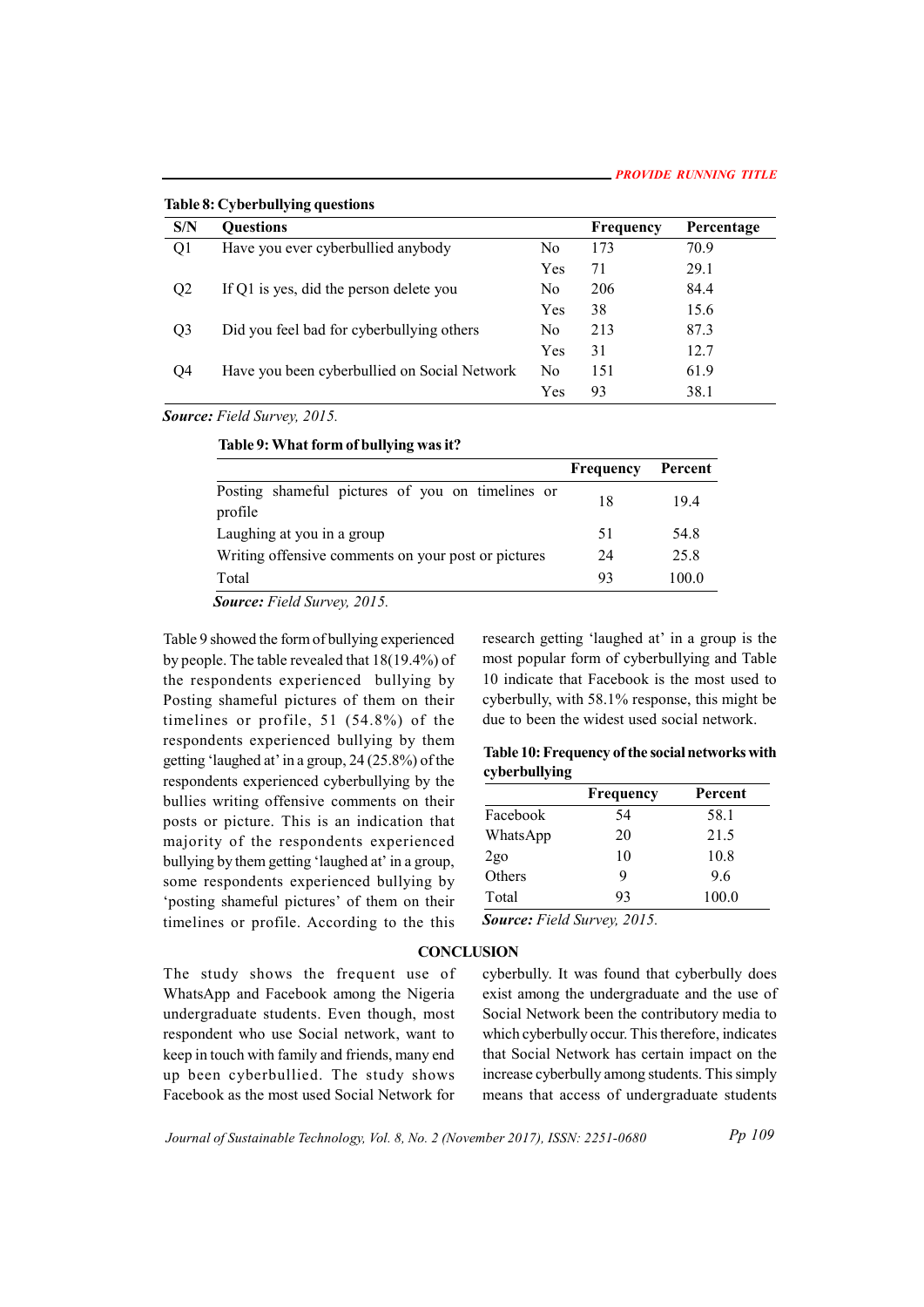N.A. Balogun et al.

to social network enhances the practice of cyberbullying that is the more time youths spend online the higher the likeliness of them been cyberbullied. The frequency of teens on social networks platforms breeds more cyberbullies and invariably leads to more cyberbullying on social networks.

The Pew survey shows percentages of students and their involvement on-line, which shows that majority of the uses are constructive yet the 80% of teens using social networking sites is one of the keys to cyberbullying. This survey shows that even though 80% of teens use internet for good reasons such as researching their assignment, knowing new things, this does not denied increased chances of them been bullied or becoming a bully.

The study revealed that increase usage of mobile device might increase the possibility of cyberbully, by easy accessibility to social network profiles by different users using their mobile devices, which also indicates that mobile devices used to access the internet can also be a facilitating factor for cyberbullying on social networks.

The study shows factors that facilitates cyberbullying on social networks might include establishing a presence on social networking sites, spending a lot of time on these sites and then feeling unaccepted among peers online. The above factors enhance cyberbullying, and activities youths carry out or engage in might lead them to getting cyberbullied.

Some literatures pinpoints the factors leading to cyberbullying and also the people who are vulnerable to bullying. These indicate that activities performed on social networking sites might cause bullying and also make a person vulnerable to cyberbullying.

Cyberbullying a phenomenon on the internet that has caused psychological and mental damage to people, youths especially. It has been revealed that youths spend most of the time on daily basis on social networks, this study showed that people who spend most of their time on social networks are targets of cyberbullies, that is, the more the time spent the more likelihood of getting cyberbullied.

### **REFERENCES**

- Afolayan, T. O., Ehikhamenor, F. A., Mejabi, O. V., Oyekunle, R. A., Bello, O. W. and Balogun, N. (2015). Mobile phone usage in rural communities in Kwara State, Nigeria. The Information Technologist,  $12(2)$ , 1-15.
- Ames, M., Coleman, T., Cohort, A. and Hardy, M. (2009). Dangers of Cyberspace: Technologies, retrieved on May 23, 2016.
- Balogun, N. A., Ahlan, A. R., Mejabi, O. V. and Bello, O. W. (2017). Introducing Learner infrastructural capabilities' into information systems success model using e-learning. University of Sindh Journal of Information and Communication Technology.
- Boyd and Ellison, N. B. (2007). Social network sites: Definition, history and scholarship. Journal of Computer Mediated Communication, 13(1).
- Cyberbullying Resource Center. (2011). Cyberbullying statistics. retrieved November 28, 2016.
- Director General, Information Society and Media of the European Commission. (2010). Social Networks Overview: Current trends. Luxembourg: Publications Office of the European Union.
- Fight crime: Invest in kids. (2006). Cyberbullying teen. Retrieved on 24/08/ 2014
- Fraser, J. (2008). Young people & Social Networking services(overview). retrieved December 12, 2016.
- Hinduja, S. and Patchin, J. W. (2011). Cyberbullying Identification, Prevention, and Response. Cyberbullying Research Center .